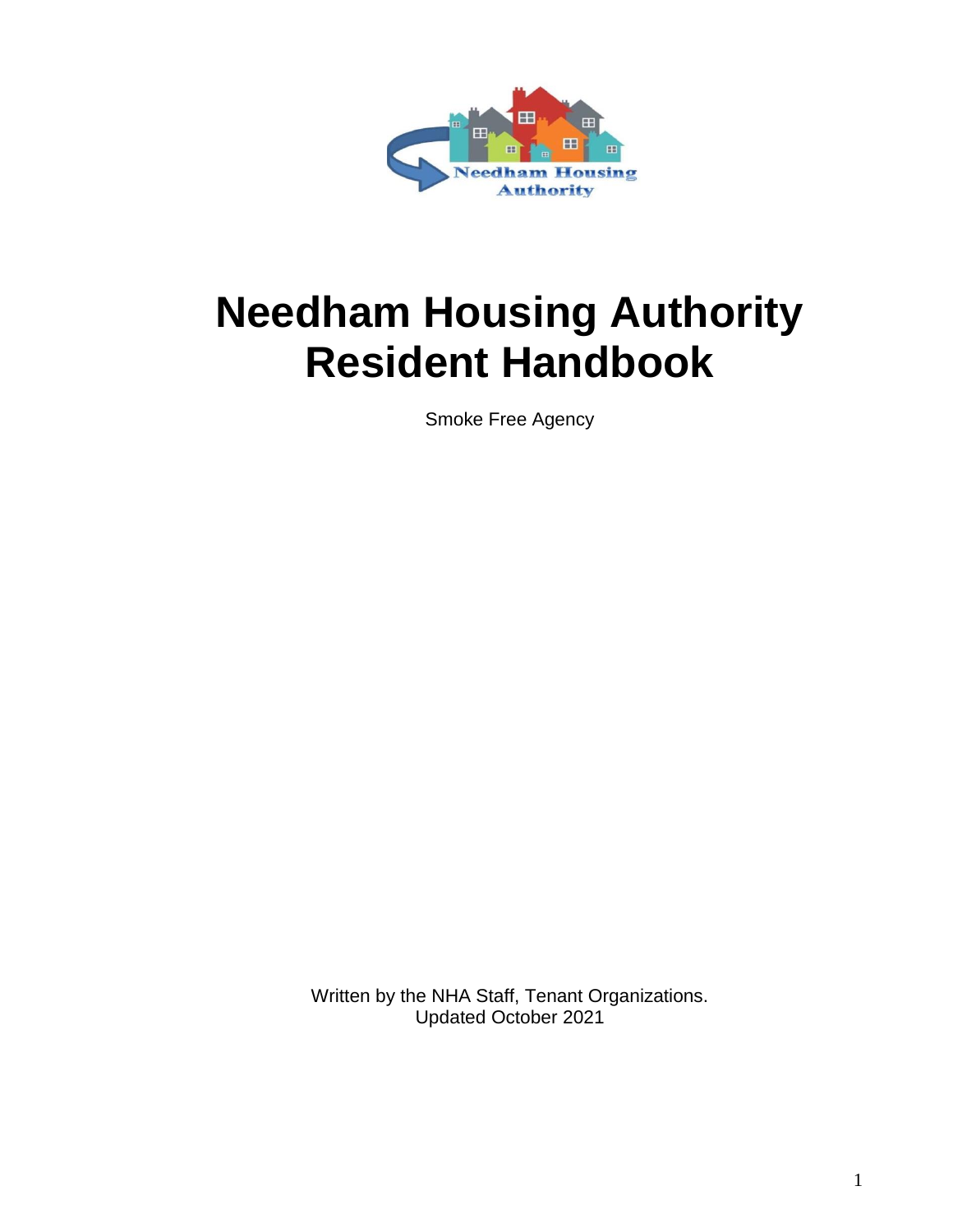## **Welcome!**

This handbook was prepared by the Needham Housing Authority Staff, Resident Associations, and Board of Commissioners. We are committed to having a community where:

- everyone is treated fairly and with respect.
- homes and common spaces are safe, attractive, and well-maintained.
- communication among residents, staff and the Board is open and honest.

This handbook represents part of our commitment to communicating important information to you--a resident in the NHA community. It tells you about services and programs available to you and lets you know your rights and responsibilities under state, federal and local guidelines. This handbook is intended to make sure all residents and staff have the same basic information, so they can communicate effectively with each other. It is NOT a legal document; it does not replace your lease or any other official contracts and agreements between residents and the NHA.

## **I. Contact and Staff Information**

## **Office Hours**

Monday – Thursday - 8:00 - 4:00 PM Friday 8:00 – 1:30PM

The Office is closed every Saturday, Sunday, and on the following holidays: New Year's Day Martin Luther King Day President's Day Patriot's Day Memorial Day Juneteenth Day Independence Day Labor Day Columbus Day Veteran's Day

Thanksgiving Day Day After Thanksgiving

Christmas Day

**NOTE:** You can still leave a voicemail or emergency work order even when the office is closed.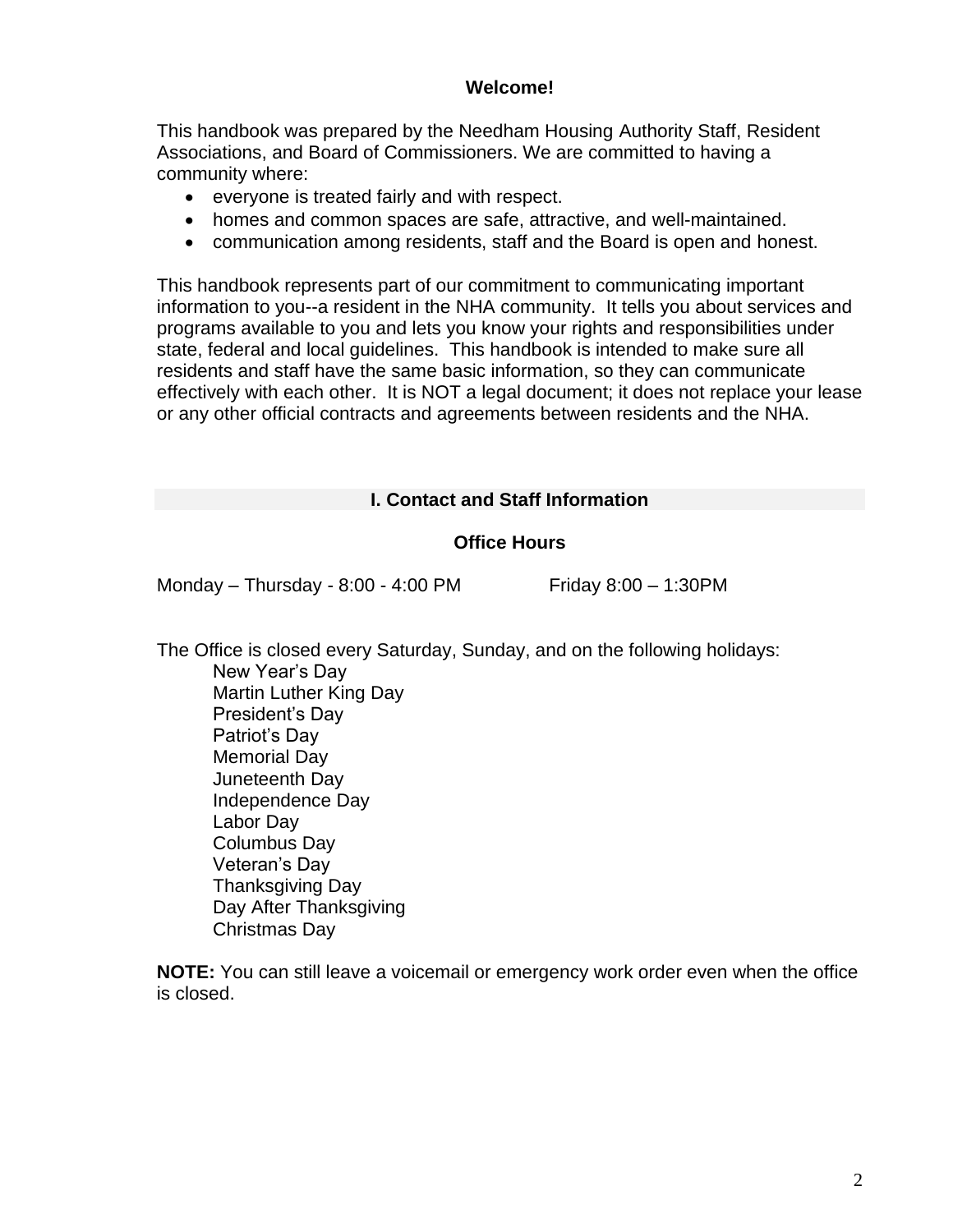**Needham Housing Authority Phone Numbers, Staff, and Responsibilities**

**Office number……………………...781-444-3011** To leave a message in the general mailbox, press 210

**Police and Fire Departments and medical emergencies…….911**

#### **Administrative Staff**

**Angie Medeiros, Executive Director**

**Marie Celestin, Receptionist/Clerk, x 210**

**Nayda Sanchez, Admissions, Management and Lease Housing, x 211**

**Blair Fetzer, Principal Clerk – State Public Housing x 213**

**Curtis Rush, Principal Clerk – Federal Public Housing x 216**

**Debra Tambeau, Resident Service Coordinator, x 219**

**Salim Pillai, Bookkeeper/ Human Resource, x 215**

**Gary Kuphal, Director Maintenance Supervisor, x 214**

**Bryan Trundley, Maintenance Foreman Eric Junkins, Maintenance Technician Dan Mann, Maintenance Technician Greg Gillis, Maintenance Technician**

## **Other Important Telephone Numbers**

#### **Town of Needham**

| <b>Town Hall</b>                 | 781-455-7500 |
|----------------------------------|--------------|
| <b>Deaconess Glover Hospital</b> | 781-453-3000 |
| Needham Public Library           | 781-455-7559 |
| Needham Council on Aging         | 781-455-7555 |
| Springwell (elder services)      | 617-926-4100 |
| Needham Board of Health          | 781-455-7523 |
| <b>Needham Community Council</b> | 781-444-2415 |

#### **Needham Housing Authority Board of Commissioners**

Reginald C. Foster Vice Chair Eleanor Evans Ed Scheideler Penelope Kirk Janice Bennett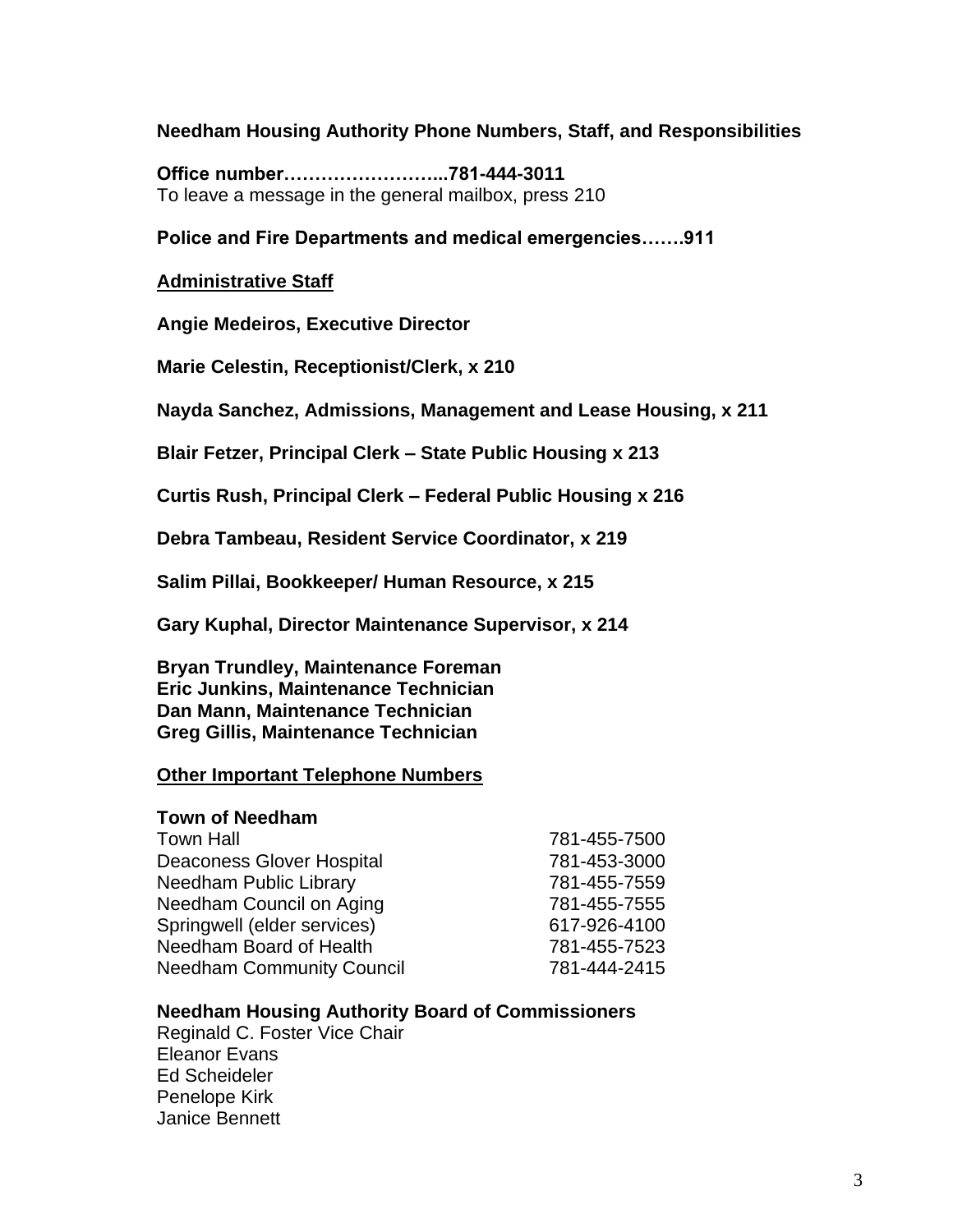## **Resident Association Contacts**

Jessica Reese No alterations are allowed to the Interior/Exterior of NHA property including but not limited to grounds.

# **Guest Policy**

Tenant and other household members may have guests provided that Tenant shall be responsible for the conduct of any guest while in the leased premises or on NHA property and shall take reasonable steps to supervise the conduct of any guest, including a guest of a household member. No guest may stay overnight (as defined in Section I) for more than a total of twenty-one **(21) nights** in any twelve **(12) month period** without NHA's written approval of a temporary extension of the guest's stay.

# **Rent Policy**

Rents are due in advance on or before the first (1st) day of each month. Rent for any fraction of a month of occupancy at the beginning or end of the term shall be charged on a pro rata basis.

If resident fails to pay any or all rent due by the seventh  $(7<sup>th</sup>)$  day of the month, the Needham Housing Authority may declare the unpaid rent delinquent and issue a written notice of termination of lease. Prior to issuing such notice, except where the tenant is habitually delinquent in paying rent and has had a prior opportunity for discussion with the prior six months, the Needham Housing Authority shall provide the tenant with an opportunity to discuss the reason for the late payment.

# **State Public Housing Rent Collection**

In the event that the state public housing tenant shall fail to pay all or any part of the rent within thirty (30) days of its due date the Needham Housing Authority will charge a late fee penalty of \$25.00. The Needham Housing Authority will commence proceedings for eviction and money judgment, consistent with the terms of the lease and the Massachusetts Department of Housing and Community Development regulations. (Reference-760 CMR 6.04)

# **Federal Public Housing Rent Collection**

In the event that the federal public housing tenant shall fail to pay all or any part of the rent within thirty (30) days of its due date the Needham Housing Authority may in its discretion charge a late fee penalty of 1% per month on the unpaid balance from the date the payment was due. The Needham Housing Authority will commence proceedings for eviction and money judgment, consistent with the terms of the lease and the Department of Housing and Urban Development regulations. Property Information

# **Pet Deposits and Fees**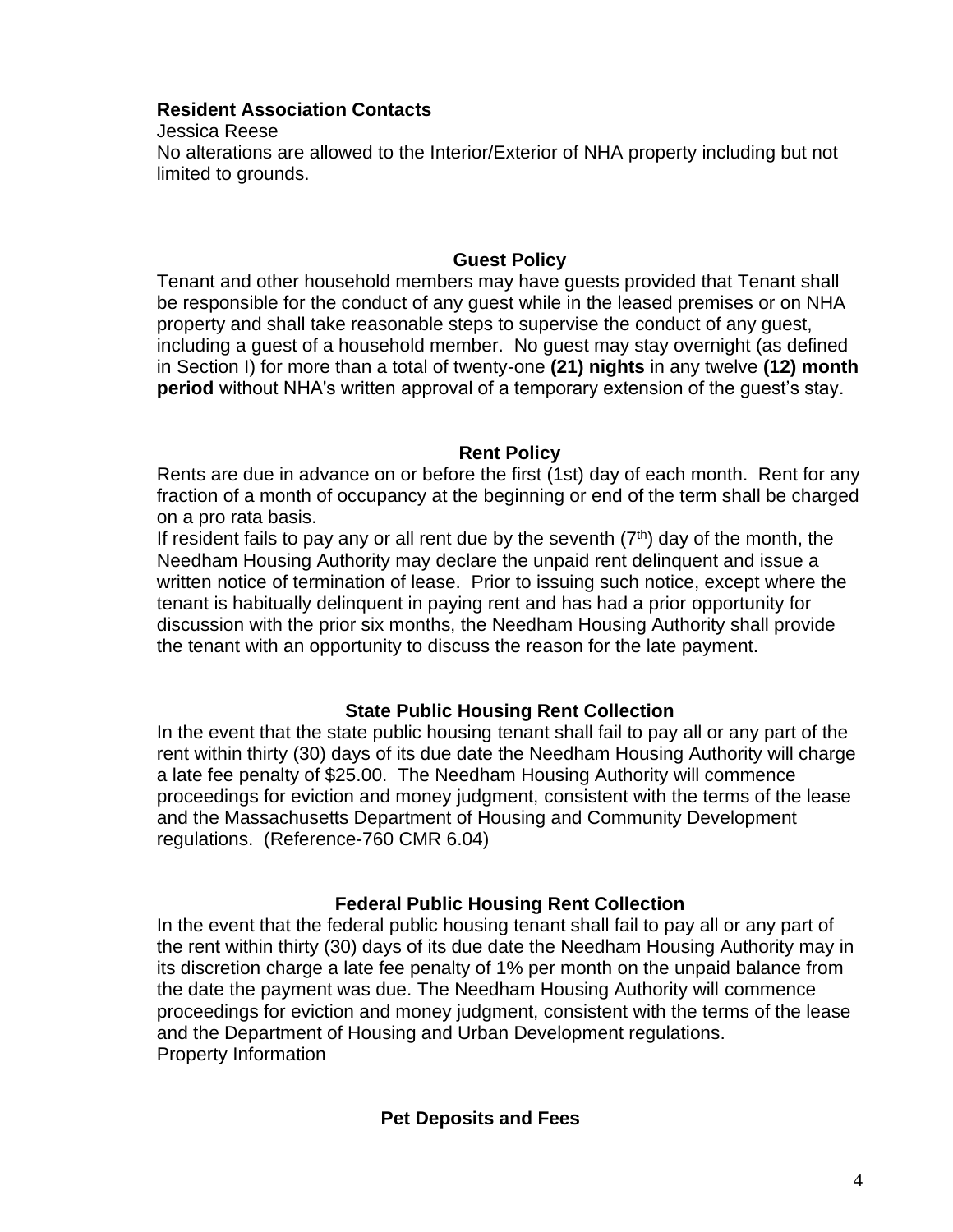Allowed under 40 pounds with updated medical vaccinations. One pet per household is allowed. A pet deposit of one hundred and fifty (\$150) or one month's rent, whichever is less, shall be required of each pet owner. The deposit may be paid over a period of time with an office agreement, determined by the Executive Director. The deposit will be handled as a security deposit. The deposit will be refunded at the time the tenant vacated or no longer has ownership of the pet, provided that no petrelated damage has been done to the property. Sums necessary to repair such damage will be deducted from the deposit.

A fee of ten dollars **(\$10.00)** shall be charged to any pet owner each time the pet owner fails to clean up after his/her animal.

#### **Parking**

Tenants are allowed one (1) parking space per household. Tenant must provide a valid registration and license at move in and at annual recertification**.** *Cars that are not legally registered will be towed at the owner's expense.* 

## **Snow removal process**

**3 inches** or more Maintenance staff will begin clearing main roadway to NHA developments.

**Day-1**- Salting and Clearing roadways and walkways **Day-2-** Parking lot clearing-Tenants need to move their vehicle for maintenance to clear parking lots **Day-3-** Re-treat any icy areas.

# **Trash Pick up**

**Seabeds Way-** Monday **Captain Robert Cook—**Mondays & Thursdays

## **Linden & Chambers and High Rock Homes**- Thursdays

Note: Holiday weeks trash is delayed to the next day.

#### **Yard Care Policy** *Federal Units only (High Rock Estates)*

Tenants are responsible for the upkeep of their yards. If the tenant fails to properly maintain their yard in a safe, sanitary and attractive condition they will be responsible for the actual costs associated with the NHA mowing, raking, shoveling, or otherwise cleaning the yard. If a tenant fails to maintain their yard, the NHA staff will provide notice of the problem and then will make arrangements to clean, mow, or shovel/plow. The tenant will then be billed for the actual time and materials used. Mowing and raking long grass has typically caused a tenant to be charged up to but not limited to **\$75.00.**

Payment in full of these charges is required within 30 days or the tenant is in violation of the lease. Tenants who leave trash, debris, broken toys, appliances, interior furniture, or other such items outside will be subject to dump fees and labor costs associated with cleaning the yard and properly disposing of the items. Tenants who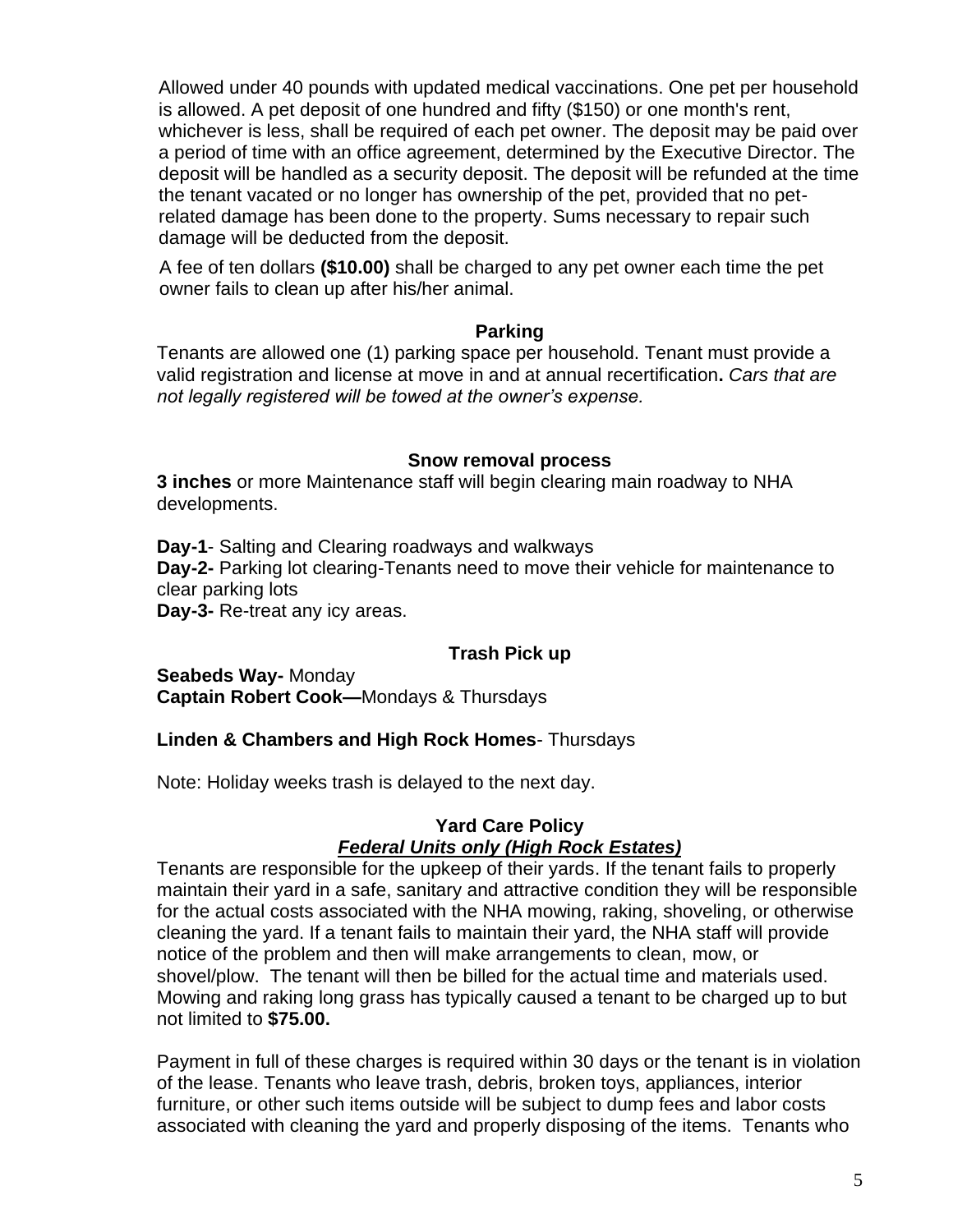cause an unsafe or unsanitary condition in their yards may have items removed without any prior notice from the NHA.

The NHA maintenance staff will provide short-term yard maintenance for tenants who have properly requested a reasonable accommodation for a disability and who have proper medical documentation regarding the disability and the need for assistance and where no other reasonable alternative is available. A fee will be charged for this maintenance service except where extreme financial hardship can be demonstrated.

# **1.) RENT DETERMINATION**

- Must report all income changes within 7 days.
- Failure to report increased income could result in fraud.
- Failure to report decreased income delays lower rent.
- Must submit ALL recertification documents in timely manner.

# **2.) INSPECTIONS & REPAIRS**

- Inspections conducted at least once a year.
- Exterminations are conducted per need to site or per request by resident.
- Check for housekeeping and resident damage issues.
- NHA will enter unit if resident is not home.
- All repair requests must be made to NHA Maintenance Department
- Damage to unit by residents, will be charged immediately by NHA.

# **3.) TENANT OBLIGATIONS**

- Tenant should take time to read this section carefully.
- Behavior of household & guests: Tenant is held responsible.
- Peaceful enjoyment of neighbors: No disturbances or loud noise
- Locks: Do not install private locks or alter in any form. Extra fee for lockouts, lock changes, & extra keys
- Alterations: No alterations to unit.
- Appliances: Request must be made to NHA to add extra appliances like stove, refrigerator, etc.
- Other additions: No ceiling fans, **satellite dishes**, antennas, swimming pools, basketball hoops, bouncy houses, swing sets, etc.

# **4.) TRANSFERS**

- NHA does not approve "luxury" transfers, i.e., bigger apt, extra rooms, nicer neighborhood, etc.
- All transfers are in accordance with the NHA Transfer Policy
- Tenant MUST move when transfer is administrative.

# **5.) UTILITIES**

- All utilities are included unless otherwise noted.
- Tenant is responsible for payment of utilities, if applicable
- \$45 per year charged during June-August for each AC unit installed (Only Seabeds).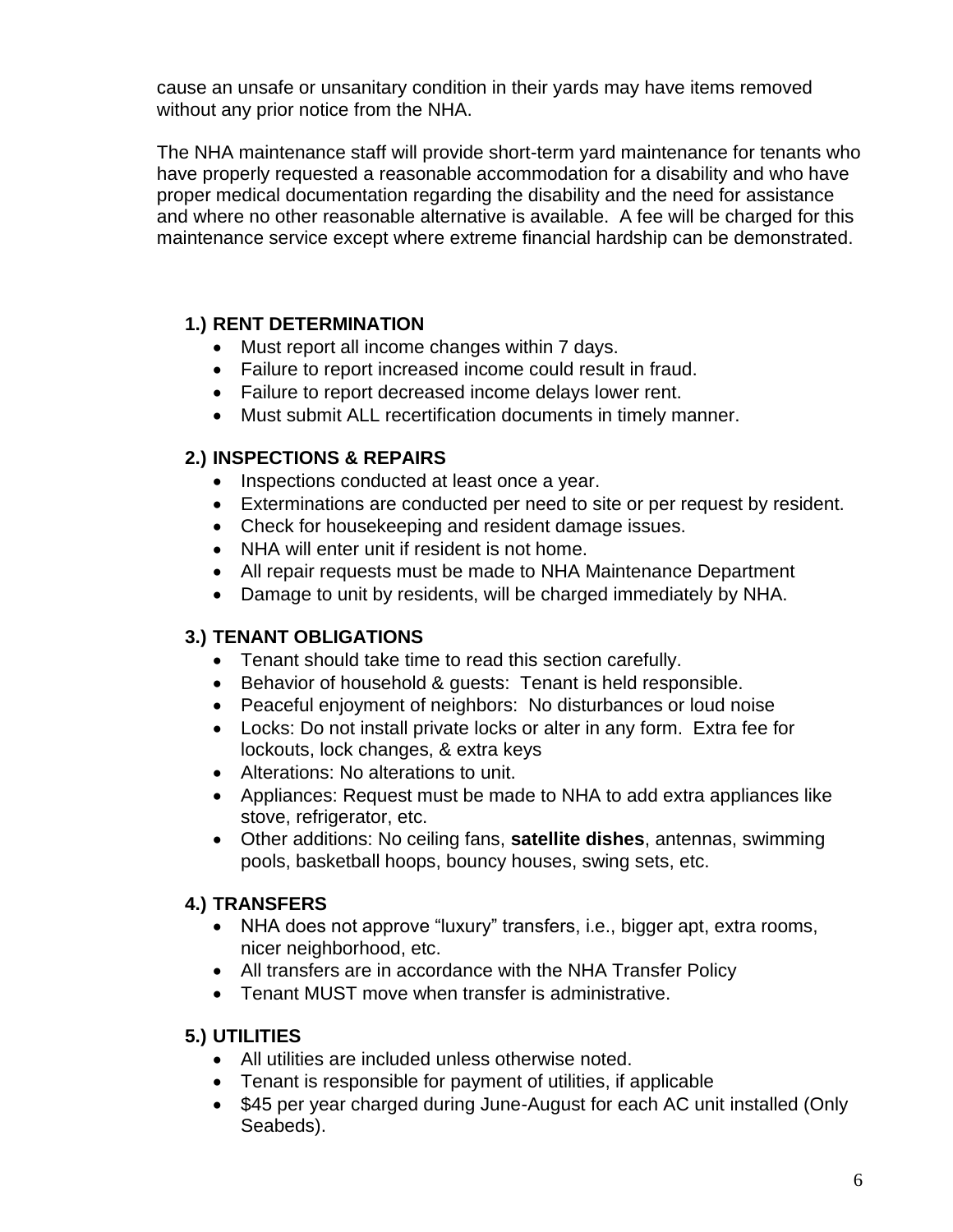# **6.) PARKING**

- Tenant must present registration with NHA address to obtain Resident Sticker.
- Tenant expected to adhere to NHA Parking Rules
- Towing expense is the responsibility of the tenant and not refundable by NHA.
- No mechanical repairs on vehicles on NHA property

# **7.) VACATING**

- Tenant must give written 30-day notice to office, even if you receive a Section 8 voucher.
- NHA will charge tenant 30 days after knowledge of intent to vacate or date of vacate.
- NHA will conduct move out inspection prior to vacate.
- Tenant is expected to pay in full and rent arrears and/or damages to the unit prior to vacate.
- All keys must be returned to NHA upon vacating.